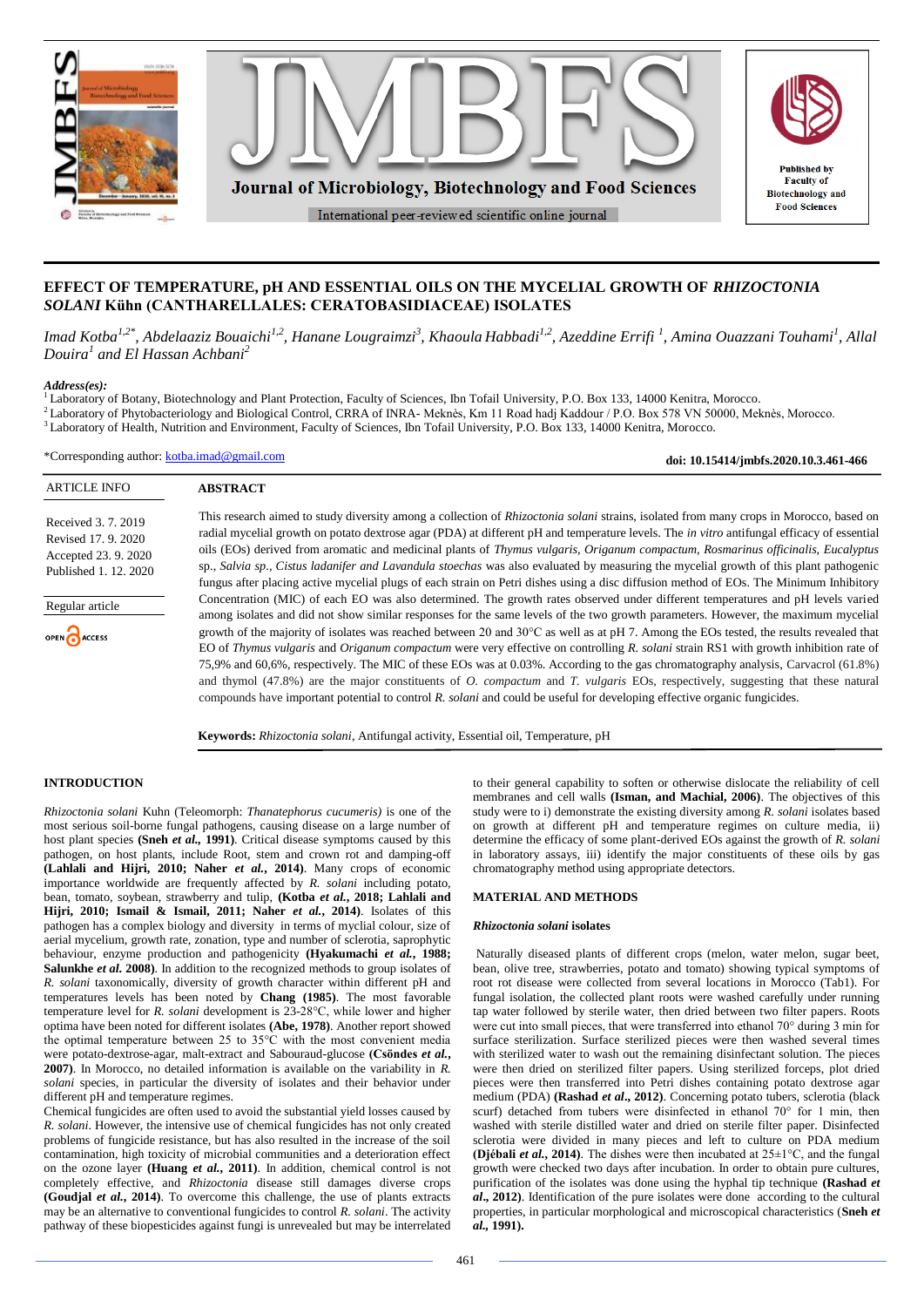| <b>Table 1</b> Host origin and plant part studied of R. solani isolates |  |  |  |  |  |
|-------------------------------------------------------------------------|--|--|--|--|--|
|                                                                         |  |  |  |  |  |

| Strain code     | <b>Host plant</b>   | <b>Host location</b><br>(City) | <b>Plant</b> part<br>studied |
|-----------------|---------------------|--------------------------------|------------------------------|
| RS1             | Tomato              | Menasra (Kenitra)              | Collar                       |
| RS3             | Melon               | Menasra (Kenitra)              | Root system                  |
| RS4             | Sugar beet          | <b>Berkane</b>                 | Tuber                        |
| RS5             | Bean                | Agadir                         | Root system                  |
| RS <sub>6</sub> | Olive tree          | Marrakech                      | Root system                  |
| RS7             | <b>Strawberries</b> | Kenitra                        | Root system                  |
| RS <sub>8</sub> | Potato              | Berkane                        | Tuber                        |
| RS <sub>9</sub> | Potato              | Agadir                         | Tuber                        |
| <b>RS10</b>     | Potato              | Agadir                         | Tuber                        |
| <b>RS11</b>     | Potato              | Fes                            | Tuber                        |
| <b>RS12</b>     | Potato              | Agadir                         | Tuber                        |
| RS13            | Potato              | Agadir                         | Tuber                        |
| RS14            | Potato              | Agadir                         | Tuber                        |
| <b>RS15</b>     | Potato              | Rabat                          | Tuber                        |
| <b>RS16</b>     | Potato              | Casablanca                     | Tuber                        |
| <b>RS17</b>     | Water melon         | Laouamra<br>(Larache)          | Root system                  |

#### **Effect of temperature on mycelial growth of** *R. solani* **isolates**

Different temperature levels 5; 10; 15; 20; 25; 30; 33 and 35°C were evaluated in this trial. Fifteen milliliters of PDA media were added into each of the Petri dish (9 cm diameter) then an agar plug of fungal inoculums (4 mm diameter) was cut aseptically with a sterile scalpel from the margin of 2 days old culture of the sixteen *R. solani* isolates. One disc was placed in the center of individual Petri dish and three dishes were used for each isolate. After inoculation, the Petri dishes were incubated maintaining every time one of the eight temperature levels. Radial mycelial growth was calculated by averaging the two diameters taken at right angle of each colony when mycelial growth of some isolates reached the edge of the Petri dish **(Goswami** *et al***., 2011)**.

#### **Effect of pH on mycelial growth of** *R. solani* **isolates**

Five different levels of pH "5; 6; 7; 8 and 8.5" were maintained to study the isolates mycelial growth variation at different pH levels adjusted by adding HCI or NaOH before solidifying the PDA media **(Goswami** *et al.***, 2011)**. The method followed for inoculation of mycelial discs of *R. solani* isolates with five pH levels was the same as described before. After inoculation, the Petri plates were incubated at 25±1°C. Radial mycelial growth was calculated by averaging the two diameters taken at right angles for each colony when mycelial growth of some isolates reached the edge of the Petri dish.

In order to facilitate the conduct of the other tests, eight representatives isolates were selected from the sixteen isolates. This selection was based on the origin (plant) of isolates and the average growth rates (mm/d) of the sixteen isolates under different temperature and pH levels. The eight isolates selected were RS1, RS3, RS4, RS5, RS6, RS7, RS8 and RS17.

#### E**xtraction of essential oils from aromatic and medicinal plants**

Aromatic and medicinal plants used in this research are listed in Tab 2. The plant material was collected from three different locations in Morocco then was dried under the shade condition. The EO was extracted by hydrodistillation of the dried plants, using a Clevenger-type apparatus. The EOs were then collected by decantation, dried using anhydrous sodium sulfate, weighted, and stored in a dark glass bottle at 4°C **(Negahban** *et al.***, 2007)**.

#### **Table2** Medicinal and aromatic plants studied

| Common name | Scientific name              | <b>Botanical</b><br>family | <b>Plant part</b><br>used |
|-------------|------------------------------|----------------------------|---------------------------|
| Cistus      | Cistus ladanifer L.          | Cistaceae                  | <b>Leaves</b>             |
| Lavander    | Lavandula stoechas L.        | Lamiaceae                  | <b>Flowers</b>            |
| Oregano     | Origanum compactum<br>Benth. | Lamiaceae                  | <b>Leaves</b>             |
| Rosemary    | Rosmarinus officinalis<br>L. | Lamiaceae                  | <b>Leaves</b>             |
| Thyme       | Thymus vulgaris L.           | Lamiaceae                  | Leaves                    |
| Eucalyptus  | Eucalyptus sp.               | Myrtaceae                  | <b>Leaves</b>             |
| Sage        | Salvia sp.                   | Lamiaceae                  | <b>Leaves</b>             |

#### **Antifungal activity evaluation**

Petri dishes with 9 cm diameter and containing 20 ml of PDA media were used to evaluate the antifungal activity of EOs by the disc diffusion method **(Duru** *et al.***, 2003)**. Sterile Whatman paper discs of 6 mm diameter were placed on the PDA media, equidistant and near the border, where the EO (5 µL/disc) was added separately. An agar plug of fungal inoculums (6 mm diameter) was removed from a young culture of the eight fungal strains studied, and placed near the other border of the Petri dishes. The plates were incubated at 25±1ºC for 5 days, until the growth in the control plates reached the edge of the plates. Concerning the control, 5 µL of sterilized water was added to each disc. For each treatment, plates were prepared in triplicate and the percentage of growth inhibition was calculated using the following formula **(Topps and Wain 1957)**:

Inhibition (%) =  $[A-B/A] \times 100$ A: Radial growth of control (mm)

B: Radial growth of treatment (mm)

#### **Determination of Minimum Inhibitory Concentrations (MICs)**

The MIC values of *R. solani* isolates were detremined following the agar dilution method as defined previously by **Gul** *et al.* **(2002)**. Appropriate volume of the EO was added aseptically to sterile molten PDA medium to produce the concentration range of 0,01% - 0,5%. After vortexing, the resulting PDA solutions were immediately poured into Petri plates. An agar plug of fungal inoculums (6 mm diameter) was removed from a young culture of all the fungal isolate tested, and placed in the center of the Petri dishes. The plates were prepared in triplicate for each treatment and were incubated at  $25\pm1^{\circ}\text{C}$  for 5 days, until the growth in the control plates (PDA not mixed with EOs) reached the edge of the plates. The MIC values were determined as the lowest concentrations of the EO where the absence of growth was recorded.

### **Characterization of essential oils by Gas Chromatography analysis**

Determination of the EOs chemical composition was done using a Hewlett-Packard model HP6890 gas chromatograph (Agilent Technologies, Palo Alto, CA, USA) equipped with a DB-5MS capillary column (30 m  $\times$  0.25 mm i.d., film thickness 0.25 μm; Agilent Technologies, USA) and coupled to an HP model 5973 mass selective detector. The column temperature is programmed from 50 to 300 °C with an increase of 7 °C/min. The injector temperature was 290 °C. Purified helium was used as a carrier gas with a flow rate of 1 mL/min, and the split ratio was 60:1. Mass spectra (MS) was obtained, in EI mode, at 70-eV ionization energy and the mass range was from 35 to 400 m/z. 10 μL of each EO was diluted in 990 μL of pure hexane, and for the analysis 1 μL was injected. The apparatus was piloted by an HP electronic system equipped with a ChemStation Software "G1701BA, version B.01.00", and the data were analysed out with the same software. After each compound analysis, the Kovats retention index (RI) was calculated comparing to a standard mix of n-alkanes between C8 and C26 (Sigma-Aldrich Co.) analyzed under same conditions. The components were identified by comparing the IR and MS spectra with those reported in the literature **(Adams 2007, Habbadi** *et al.***, 2018)** and by computer matching using standard reference databases (NIST98, Wiley275, and CNRS libraries).

#### **Statistical analysis**

Analysis of variance (ANOVA) was used to analyse results related to the effects of plant EOs on mycelial growth of *R. solani* strains and to check the existence of variability among *R. Solani* strains under different temperature and pH regimes on PDA media. Least Significant Difference (LSD) test was used at the 5% level of significance; Statistical analysis was performed using SAS statistic software.

### **RESULTS**

#### **Effect of temperature on mycelial growth of** *R. solani* **isolates**

According to the ANOVA results, there is significant interaction between *R. solani* isolates and temperature (P<0.0001) and significant main effect of both temperature and isolates on growth rate (Tab 3). Comparison between the sixteen isolates showed that isolates don't develop under 5°C and 35°C except isolate RS7 under 35°C with the average growth rate (9.6 mm/d) (Table 4). Under temperatures 10°C, 15°C, 20°C, 25°C, 30°C and 33°C, there is a significant difference among isolates. Also, under 30°C, isolates RS1, RS3 and RS17 showed high average growth rate (13.2 mm/d for each isolate). Average growth rate revealed significant difference among different temperature levels for each isolate. For the majority of our isolates, there is no significant difference on the average growth rate between 20°C and 30°C. In addition, the growth rate started to decline and revealed very low values for temperatures above 30°C (Tab 4).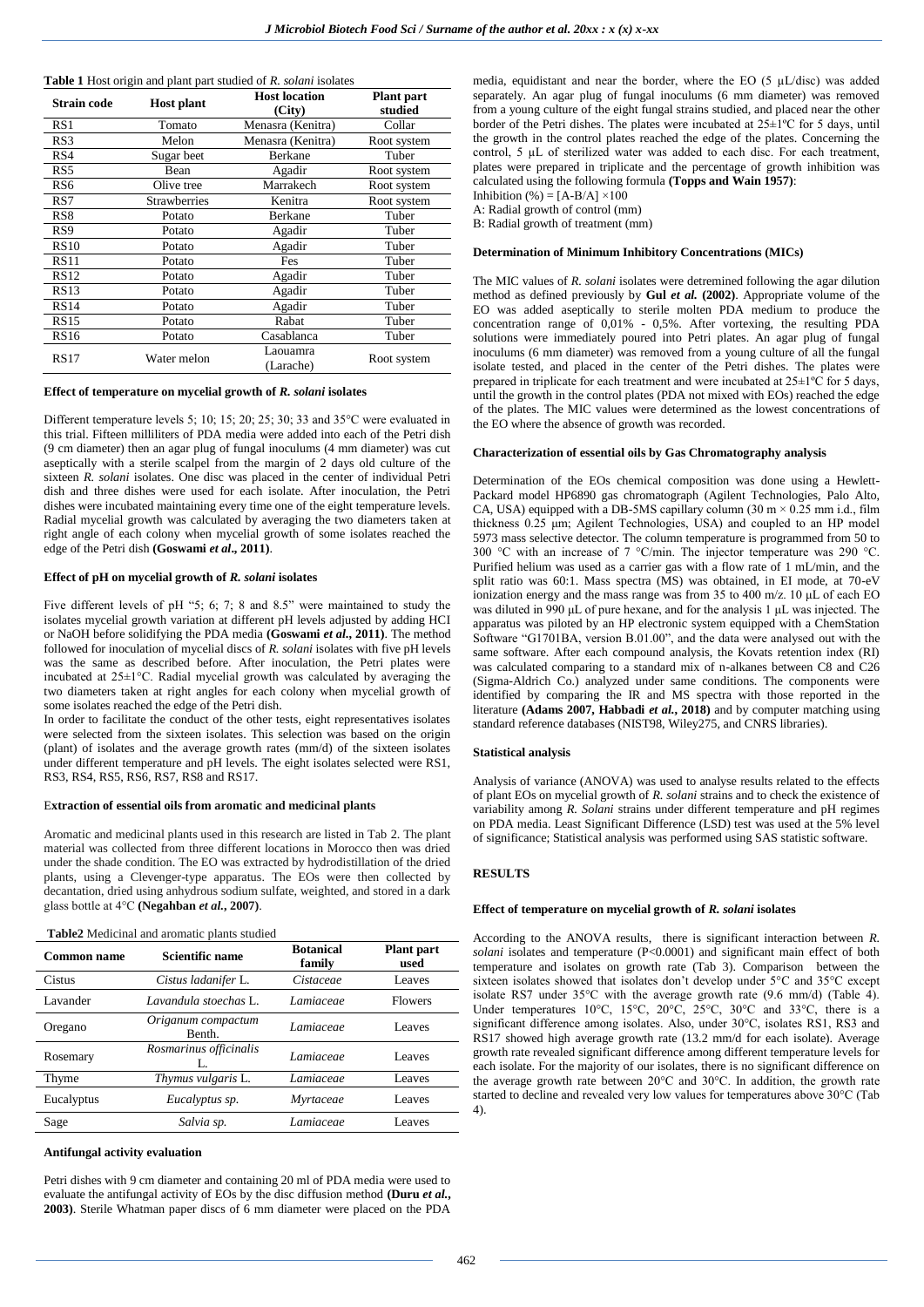**Table 3** Analysis of variance (ANOVA) on growth rate of *R. solani* isolates under temperature level effect

| Source of variation | Degree of freedom | <b>F-value</b> | <b>P-value</b> |
|---------------------|-------------------|----------------|----------------|
| Isolate (I)         | 15                | 48.00          | < 0.0001       |
| Temperature $(T)$   | 7                 | 758.14         | < 0.001        |
| $I \times T$        | 105               | 22.27          | < 0.001        |
| <b>Block</b>        | 2                 | 1.24           | 0.2913         |

Within column, means followed by same lower case letters are not significantly different based on the LSD.

Within row, means followed by same upper case letters are not significantly different based on the LSD.

**Table 4** Average growth rates (mm/d) of *R. solani* isolates under eight temperature levels

| <b>Isolate</b> | 5°C               | $10^{\circ}$ C    | $15^{\circ}$ C                                                                    | $20^{\circ}$ C   | $25^{\circ}$ C     | $30^{\circ}$ C | $33^{\circ}$ C    | $35^{\circ}$ C    |
|----------------|-------------------|-------------------|-----------------------------------------------------------------------------------|------------------|--------------------|----------------|-------------------|-------------------|
| RS1            | 0.0 <sub>Da</sub> | $7.2$ Cbc         | 2.0 <sub>Dh</sub>                                                                 | 9.3 BCa          | 12.7<br>Aba        | 13.2 Aa        | $10.1$ ABC $c$    | 0.0 <sub>Db</sub> |
| RS3            | 0.0 <sub>Ea</sub> | 7.2 CDbc          | $6.5$ Ded                                                                         | 9.3 BCa          | 12.0 Aa            | 13.2 Aa        | 11.4 Aba          | 0.0 <sub>Eb</sub> |
| RS4            | 0.0 <sub>Da</sub> | $7.2$ Abc         | 0.0 <sub>Di</sub>                                                                 | $2.3 \text{ Cb}$ | 5.4 Bf             | 4.8 Bf         | 4.1 Bd            | 0.0 <sub>Db</sub> |
| RS5            | 0.0 <sub>Da</sub> | 4.8 Ced           | 6.0 <sub>CE</sub>                                                                 | 9.8 Ba           | $12.0$ Aa          | 12.0 Aa        | 10.4 Bbc          | 0.0 <sub>Db</sub> |
| RS6            | 0.0 <sub>Da</sub> | 7.2 Cbc           | 7.2 Cd                                                                            | 8.4 BCa          | 8.3<br><b>BCed</b> | 8.8 Bcd        | 10.1 Ac           | 0.0 <sub>Db</sub> |
| RS7            | 0.0 <sub>Ea</sub> | 0.0 <sub>Ef</sub> | 11.0 BCa                                                                          | 10.5<br>BCa      | 12.7 Aa            | 10.5 Cb        | 11.2 Bab          | 9.6 Da            |
| RS8            | 0.0 <sub>Ea</sub> | $6.0$ Ccd         | 7.4 Bd                                                                            | 9.2 Aa           | 9.7 Ac             | 9.4 Abc        | 1.8 De            | 0.0 <sub>Eb</sub> |
| RS9            | 0.0 <sub>Ca</sub> | $7.0$ Bbc         | 8.9 Ac                                                                            | 8.2 ABa          | $9.0$ Acd          | 8.0 ABd        | 0.0 <sub>CF</sub> | 0.0C <sub>b</sub> |
| <b>RS10</b>    | 0.0 <sub>Ea</sub> | 4.0 Ce            | 5.0 Cf                                                                            | 7.6 Ba           | 12 Aa              | 8.0 Bd         | 0.0 <sub>Ef</sub> | 0.0 <sub>Eb</sub> |
| <b>RS11</b>    | 0.0 <sub>Da</sub> | 0.0 <sub>DT</sub> | 6.7 Ced                                                                           | $10.3$ Aa        | 7.8 Be             | 8.4 Bcd        | 0.0 <sub>DF</sub> | 0.0 <sub>Db</sub> |
| <b>RS12</b>    | 0.0 <sub>Da</sub> | 9.6 Aa            | 6.0 <sub>Bef</sub>                                                                | 10.2 Aa          | 9.0 Acd            | 5.4 Bef        | 1.5 Ce            | 0.0 <sub>Db</sub> |
| <b>RS13</b>    | 0.0 Ea            | 7.2 Bbc           | 6.0 <sub>CE</sub>                                                                 | 8.4 Aa           | 9.4 Ac             | 6.6 BCe        | 1.5 De            | 0.0 <sub>Eb</sub> |
| <b>RS14</b>    | 0.0 Ea            | 0.0 <sub>Ef</sub> | 3.5 <sub>Dg</sub>                                                                 | 8.3 Ca           | $11.0$ Ab          | 9.6 Bbc        | 0.0 <sub>Ef</sub> | 0.0 <sub>Eb</sub> |
| <b>RS15</b>    | 0.0 <sub>Ea</sub> | 7.3 Cbc           | 10.0 ABab                                                                         | 9.0 Ba           | 10.7 Ab            | 9.6<br>ABbc    | 1.5 De            | 0.0 <sub>Eb</sub> |
| <b>RS16</b>    | 0.0 <sub>Ea</sub> | 8.3 Cb            | 9.0 BCbc                                                                          | 9.3 Ba           | $11.0$ Ab          | 9.6 Bbc        | 4.8 Dd            | 0.0 <sub>Eb</sub> |
| <b>RS17</b>    | 0.0 <sub>Ba</sub> | 0.0 <sub>Bf</sub> | 2.0 <sub> Bh</sub>                                                                | $10.7$ Aa        | $12.0$ Aa          | 13.2 Aa        | 11.0 Aab          | 0.0 <sub>bb</sub> |
|                |                   |                   | Lowercase letter: Mean separation between different strains for each temperature. |                  |                    |                |                   |                   |

Uppercase letter: Mean separation between different temperatures for each isolate.

### **Effect of pH on mycelial growth of** *R. solani* **isolates**

Diagnostic of the ANOVA results (Tab 5) revealed significant interaction between *R. solani* isolates and pH level (P<0.0001) and significant main effect of both pH level and isolates on growth rate. Average growth rate showed significant difference among different pH levels for each isolate. All sixteen isolates of *R. solani* were able to develop on PDA medium at all levels of pH within the range of 5-8.5 with certain similarities between average growth rate under pH=7 and the control (Tab 6). The average growth rate also showed high value (20.0 mm/d) for the isolate RS1 under pH=7 and lower value (1.5mm/d) under pH=8.5 for the isolate RS10.

**Table 5** Analysis of variance (ANOVA) on growth rate of *R. solani* isolates under pH level effect

| <b>Source of variation</b> | Degree of freedom | <b>F-value</b> | <b>P-value</b> |
|----------------------------|-------------------|----------------|----------------|
| <b>Isolate</b>             | 15                | 630.42         | < 0.001        |
| pН                         | 5                 | 1699.98        | < 0.001        |
| Isolate $\times$ pH        | 75                | 69.94          | < 0.0001       |
| <b>Block</b>               | 2                 | 0.18           | 0.8395         |

Within column, means followed by same lower case letters are not significantly different based on the LSD.

Within row, means followed by same upper case letters are not significantly different based on the LSD.

|                |                                                                          | <b>Table 6</b> Average growth rates (mm/d) of R. solani isolates under five pH levels |          |                    |                   |  |  |  |  |
|----------------|--------------------------------------------------------------------------|---------------------------------------------------------------------------------------|----------|--------------------|-------------------|--|--|--|--|
| <b>Isolate</b> | $pH = 5$                                                                 | $pH = 6$                                                                              | $pH = 7$ | $pH = 8$           | $pH = 8.5$        |  |  |  |  |
| RS1            | 15.2 Da                                                                  | 16.2 CDb                                                                              | 20.0 Aa  | 18.6 Ba            | 11.3 Ea           |  |  |  |  |
| RS3            | 14.2 Cab                                                                 | 19.3 Aa                                                                               | 19.0 Ab  | 17.8 Bb            | 9.7 Dd            |  |  |  |  |
| RS4            | 6.4 Bh                                                                   | $7.3$ AB $i$                                                                          | 8.3 Ak   | 6.3 Bk             | 4.0 Ce            |  |  |  |  |
| RS5            | 14.8 Ba                                                                  | 13.5 Cd                                                                               | 19.8 Aab | 14.2 BCc           | 10.6 Dbc          |  |  |  |  |
| RS6            | $10.8$ Aefg                                                              | $10.4\text{ Ag}$                                                                      | 10.5 Ai  | 10.9 <sub>af</sub> | $10.3 \text{ Ac}$ |  |  |  |  |
| RS7            | 11.2 ABef                                                                | 7.8 Ci                                                                                | 12.0 Ag  | 7.19 Cj            | 11.0 Bab          |  |  |  |  |
| RS8            | 11.1 Bef                                                                 | 9.1 CDi                                                                               | 14.8 Acd | 8.8 Di             | 3.2 Ef            |  |  |  |  |
| RS9            | $10.2 Bfg$                                                               | 11.4 Aef                                                                              | 11.8 Agh | 11.2 Af            | 2.2 Ch            |  |  |  |  |
| <b>RS10</b>    | 10.3 Cfg                                                                 | 9.8 Ch                                                                                | 13.1 Af  | 11.2 <sub>Bf</sub> | 1.5 Di            |  |  |  |  |
| <b>RS11</b>    | 12.8 Bcd                                                                 | 11.7 Cef                                                                              | 9.6 Di   | 12.8 Bd            | 4.4 Ee            |  |  |  |  |
| <b>RS12</b>    | 9.7 <sub>Dg</sub>                                                        | 14.4 Ac                                                                               | 11.1 Chi | 11.9 Be            | $2.6$ Egh         |  |  |  |  |
| <b>RS13</b>    | $10.4$ Defg                                                              | 11.3 Cf                                                                               | 13.5 Aef | 9.7 Eh             | $2.2$ Fh          |  |  |  |  |
| <b>RS14</b>    | 11.6 Cde                                                                 | 11.6 Cef                                                                              | 14.1 Bde | 10.4 <sub>Eq</sub> | 11.1 Dab          |  |  |  |  |
| <b>RS15</b>    | $10.6$ Cefg                                                              | 11.9 Be                                                                               | 14.1 Ade | 12.5 Bd            | 4.0 <sub>De</sub> |  |  |  |  |
| <b>RS16</b>    | 10.6 Eef                                                                 | 14.4 Bc                                                                               | 13.0 Cf  | 11.4 Def           | $3.1$ Ffg         |  |  |  |  |
| <b>RS17</b>    | 13.1 Cbc                                                                 | 11.6 Def                                                                              | 15.3 Ac  | 13.8 BCc           | 10.6 Dbc          |  |  |  |  |
|                | Lowercase letter: Mean separation between different isolate for each pH. |                                                                                       |          |                    |                   |  |  |  |  |

Uppercase letter: Mean separation between different pH for each isolate.

### **Antifungal activity**

The ANOVA results (Tab 7) revealed significant interaction between isolates and EO (P<0.0001) and significant main effect of both EO and isolates on growth inhibition rate. The growth inhibition rates of eight *R. solani* isolates using seven EOs of *Salvia sp*., *Cistus ladanifer* L., *Lavandula stoechas* L., *Thymus vulgaris* L., O*riganum compactum* Benth., *Rosmarinus officinalis* L. and *Eucalyptus sp*. are shown in Figure1. The growth inhibition rate showed high value for the isolate RS1 (75.9%) using the EO of *Thymus vulgaris* L. and the lower value was for the isolate RS4 (1.9%) using the EO of *Rosmarinus officinalis L*. EO of *Origanum compactum* showed the higher level of growth inhibition rates followed by *Thymus vulgaris* L. EO on all *R. solani* isolates except the RS1 isolate, suggesting the great potential of these two EOs in controlling the development of all *R. solani* isolates tested in this study. However, EO of *Cistus ladanifer* L. showed the lowest level of growth inhibition rates on most of *R. solani* isolates (Figure 2).

**Table7** Analysis of variance (ANOVA) of growth rate of *R. solani* isolates under EOs effect

| <b>Source of variation</b> | Degree of freedom | <b>F-value</b> | <b>P-value</b> |
|----------------------------|-------------------|----------------|----------------|
| Isolate (I)                |                   | 2319.51        | < 0.0001       |
| EO                         | 6                 | 25409.3        | < 0001         |
| $I \times E$ O             | 42                | 1035.34        | < 0001         |
| <b>Block</b>               | 2                 | 2.34           | 0.1010         |



**Figure1** Growth inhibition rates of *R. solani* isolates using plant Eos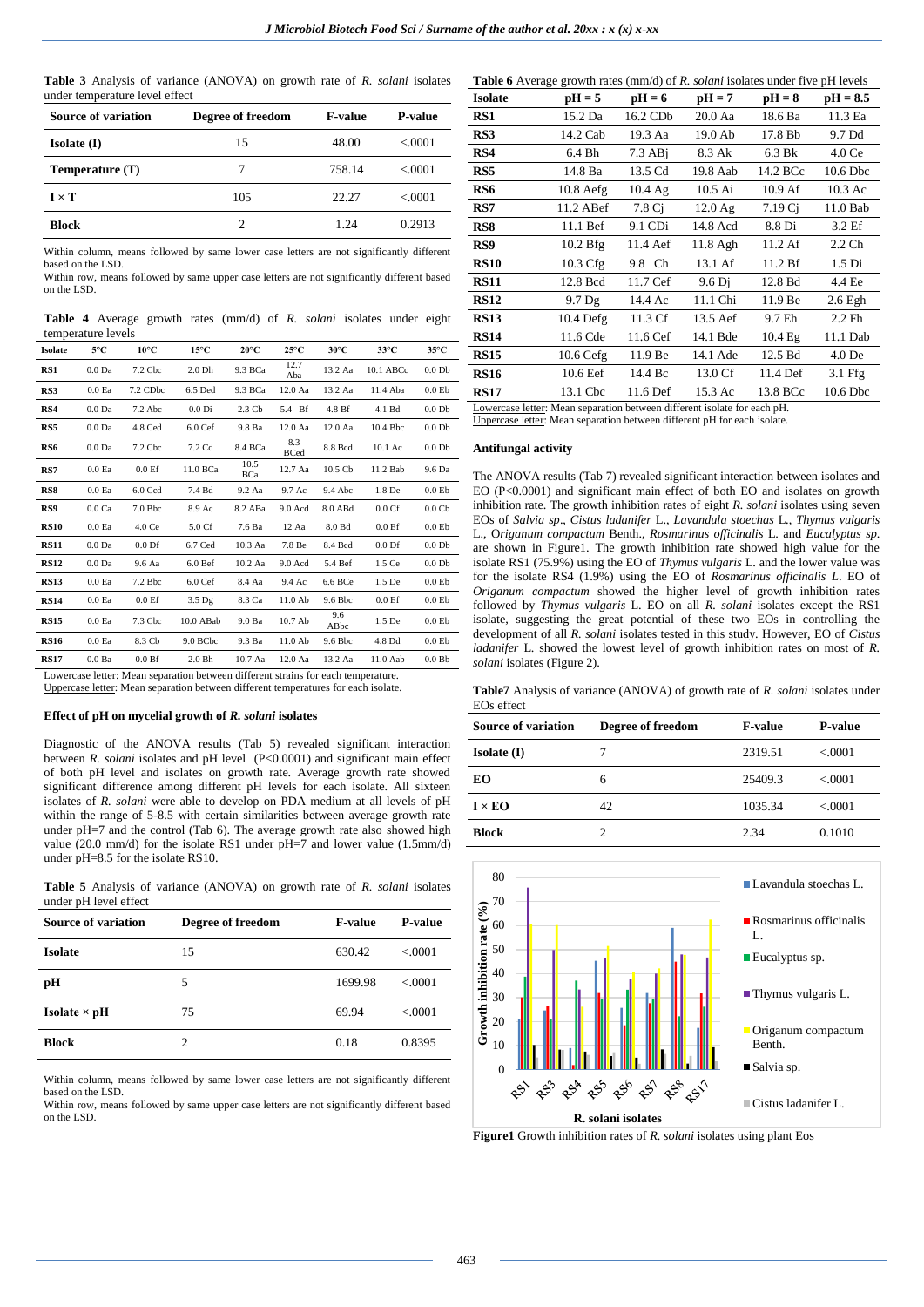

**Figure 2** Mycelial growth inhibition of *R. solani* isolates RS1 (a,b,c,d) and RS3 (e,f,g,h) compared with control (a,e) using EOs of Thyme (b,f), Oregano (c,g) and Cistus (d,h)

## **Determination of Minimum Inhibitory Concentrations (MICs)**

Results of this assay showed that the plant EOs have different MIC on *R. solani*  isolates. However, the MIC of *T. vulgaris* and *O. compactum* EOs on *R. solani*  isolates was similar with an average of 0.03% (Figure 3). Whereas, the others EOs showed a MIC higher than 0.15%. This difference could be due to the chemical compounds of each plant EO.



**Figure 3** Mycelial growth inhibition of *R. solani* RS5 and RS1 compared to the control (a, e) using EOs of *T. vulgaris* and *O. compactum* with different concentrations:  $0.01\%$  (b;f),  $0.02\%$  (c;g) and  $0.03\%$  (d;h)

#### **Essential oil composition**

In this study, the GC-MS analysis revealed that the major compounds of the EOs examined were monoterpene hydro- carbons and phenolic monoterpenes. However, GC-MS analyses of *R. officinalis, O. compactum, T. vulgaris, R. officinalis* and *Eucalyptus* EOs conducted to the identification of different constituents (Tab 8). The major constituents of *O. compactum* EO were carvacrol (61.78%), γ-terpinene (12.46%), p-cymene (8.21%), and thymol (7.01%). While *T. vulgaris* EO was composed primarily of thymol (47.79%), p-cymene (24.13%), and γ-terpinene (8.19%). *R. officinalis* and *Eucalyptus* EOs were mainly composed of Cineole with concentrations of 46.28% and 67.08% respectively.

## **Table 8** GC-MS data for EO components identified

|                              | % of essential oils              |                           |                               |                             |  |  |
|------------------------------|----------------------------------|---------------------------|-------------------------------|-----------------------------|--|--|
| Compound                     | <b>Rosmarinus</b><br>officinalis | <b>Thymus</b><br>vulgaris | <b>Origanum</b><br>compectrum | Eucalyptus sp.              |  |  |
| Thujene                      | $\overline{\phantom{a}}$         | 0.57                      | 0.92                          | $\overline{a}$              |  |  |
| $\alpha$ -Pinène             | 11.94                            | 0.54                      | 0.59                          | 3                           |  |  |
| Camphene                     | 4.76                             | 0.16                      | 0.08                          | $\mathcal{L}^{\mathcal{A}}$ |  |  |
| Isoamylisovalerate           |                                  |                           | $\sim$                        | 0.47                        |  |  |
| $\beta$ -Pinène              | 3.05                             | 0.11                      | 0.12                          | 0.24                        |  |  |
| Octen-3-ol                   | 0.2                              | 0.32                      | 1.17                          | $\mathcal{L}^{\mathcal{A}}$ |  |  |
| 3-Octanone                   | $\overline{\phantom{a}}$         | 0.06                      | 0.10                          | $\overline{\phantom{a}}$    |  |  |
| Myrcène                      | 1.35                             | 1.34                      | 1.43                          | $\sim$                      |  |  |
| 3-Octanol                    | $\overline{a}$                   | 0.06                      | $\mathcal{L}$                 | $\overline{\phantom{a}}$    |  |  |
| α-phellandrène               | 0.45                             | 0.16                      | 0.22                          | $\overline{\phantom{a}}$    |  |  |
| $\delta$ -3-Carene           | $\mathcal{L}$                    | 0.07                      | 0.08                          | $\sim$                      |  |  |
| Cinéole (Eucalyptol)         | 46.28                            | $\overline{a}$            | $\mathcal{L}^{\mathcal{A}}$   | 67.08                       |  |  |
| Ocimène-Cis-β                | $\overline{\phantom{0}}$         | $\frac{1}{2}$             | 0.13                          | $\overline{\phantom{a}}$    |  |  |
| $\alpha$ -Terpinène          | 0.98                             | 1.72                      | 1.85                          | $\sim$                      |  |  |
| $\gamma$ -Terpinène          | 1.32                             | 8.19                      | 12.46                         | 0.94                        |  |  |
| Terpinolène                  | 0.6                              | 0.10                      | 0.08                          | $\sim$                      |  |  |
| Pulégone                     | $\mathbb{L}$                     | $\mathbb{L}$              | $\mathcal{L}^{\mathcal{A}}$   | 1.62                        |  |  |
| $\rho$ -Cymene               | 1.58                             | 24.13                     | 8.21                          | 11.51                       |  |  |
| Limonène                     | $\overline{\phantom{a}}$         | 0.38                      | 0.23                          | $\overline{\phantom{a}}$    |  |  |
| Cis-Linalool Oxide           | $\overline{\phantom{a}}$         | 0.09                      | $\mathcal{L}^{\mathcal{L}}$   | $\mathbf{r}$                |  |  |
| Fenchyl-alcool               | $\overline{\phantom{a}}$         | $\overline{a}$            | L.                            | 0.25                        |  |  |
| Linalool                     | 1.81                             | 3.06                      | 0.86                          | $\overline{\phantom{a}}$    |  |  |
| β-fenchyl alcohol            | $\overline{\phantom{a}}$         | $\overline{a}$            | ÷.                            | 3.12                        |  |  |
| p-Cymenène                   | $\overline{a}$                   | 0.07                      | ÷,                            |                             |  |  |
| Bicyclo 3,1,1-hept-3-en-2-ol | $\overline{\phantom{a}}$         | $\overline{a}$            | $\overline{\phantom{a}}$      | 0.86                        |  |  |
| 1,8-Cineole                  | $\overline{\phantom{a}}$         | 0.12                      | $\overline{\phantom{a}}$      |                             |  |  |
| Bicyclo 2,2,1-hept-3-one     | $\overline{a}$                   | $\overline{\phantom{a}}$  | ÷,                            | 0.24                        |  |  |
| Camphor                      | 12.32                            | 0.05                      | $\overline{\phantom{a}}$      | 0.34                        |  |  |
| Pinocamphone                 | 0.2                              | $\overline{\phantom{a}}$  | $\overline{\phantom{a}}$      | $\overline{\phantom{a}}$    |  |  |
| Pinocarvone                  | 0.23                             |                           | ÷,                            |                             |  |  |
| Bornéol                      | 4.49                             | 0.45                      | 0.14                          | 0.51                        |  |  |
| Iso-pinocamphone             | 0.28                             | ÷,                        | $\overline{\phantom{a}}$      | $\overline{\phantom{a}}$    |  |  |
| Thujol                       | $\Box$                           | $\overline{a}$            | $\overline{\phantom{a}}$      | 0.55                        |  |  |
| Terpinen-4-ol                | 1.14                             | 0.59                      | 0.42                          | 1.01                        |  |  |
| Cis-Dishydro Carvone         | $\Box$                           | 0.06                      | 0.06                          | $\overline{\phantom{a}}$    |  |  |
| α-Terpinéol                  | 4.1                              | $\overline{a}$            | $\overline{\phantom{a}}$      | $\overline{\phantom{a}}$    |  |  |
| Verbenone                    | 0.6                              | $\overline{a}$            | $\overline{a}$                | $\overline{a}$              |  |  |
| Bornyl acétate               | 1.38                             | $\overline{\phantom{a}}$  | $\overline{\phantom{a}}$      | $\overline{\phantom{a}}$    |  |  |
| Thymol Méthyl Ether          | $\overline{\phantom{a}}$         | 0.04                      | $\overline{\phantom{a}}$      | $\sim$                      |  |  |
| Carvacrol Méthyl Ether       | $\overline{\phantom{a}}$         | 0.05                      | $\overline{a}$                | ÷                           |  |  |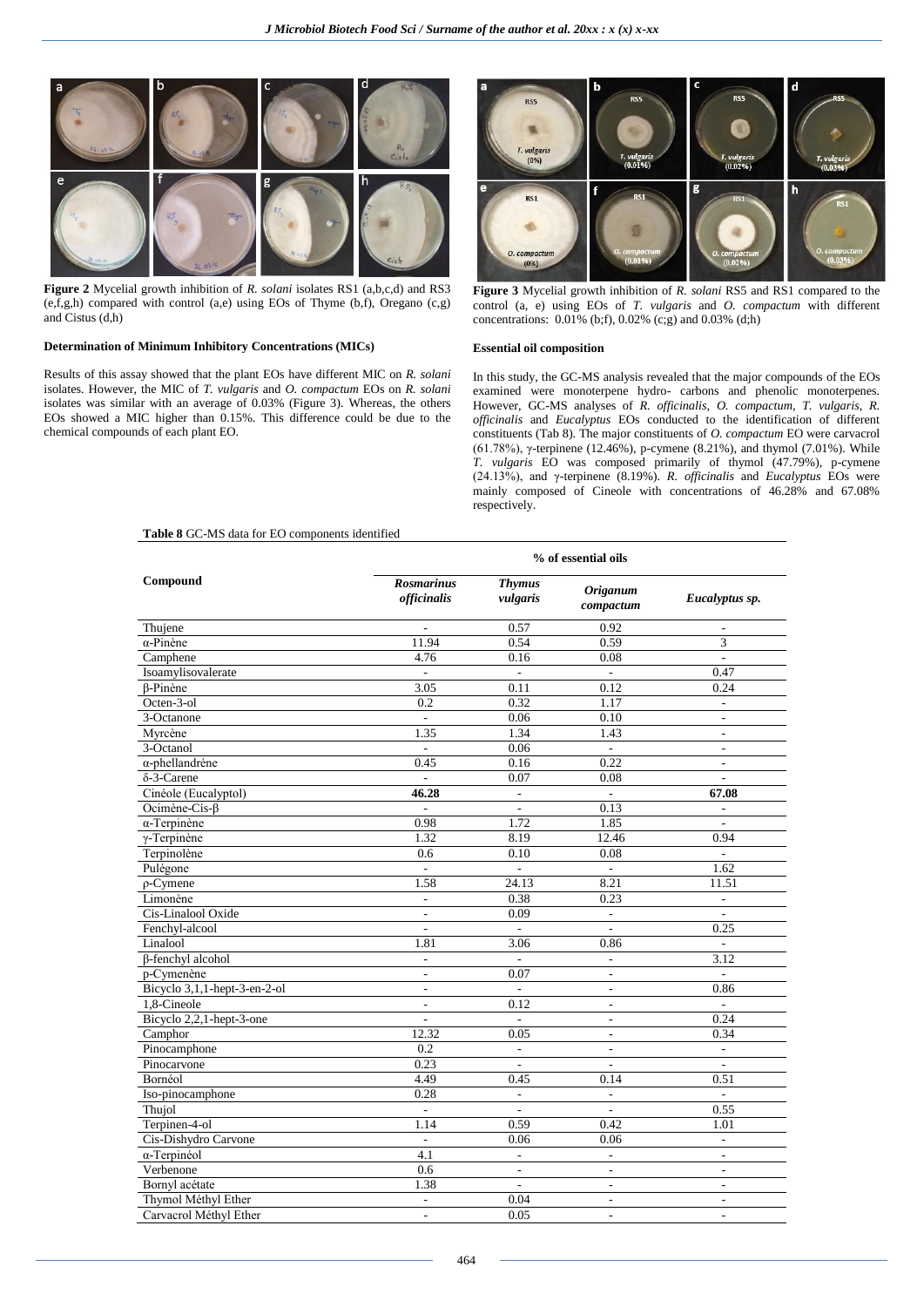| Carvacrol           |                          | 5.03  | 61.78                    | 0.75  |
|---------------------|--------------------------|-------|--------------------------|-------|
| Thymol              | $\overline{\phantom{a}}$ | 47.79 | 7.01                     | 0.53  |
| (E)Caryophyllène    | $\overline{\phantom{a}}$ | 1.76  | 1.47                     |       |
| Trans-Caryophyllène | 0.75                     | Ξ.    | $\overline{\phantom{a}}$ | 0.26  |
| $\alpha$ -Humulène  | $\overline{\phantom{a}}$ | 0.06  | 0.06                     | -     |
| $\alpha$ -Selinène  | $\overline{\phantom{a}}$ | 0.04  | $\overline{\phantom{a}}$ |       |
| $\alpha$ -Murolène  |                          | 0.01  | ۰                        |       |
| $\beta$ -Bisabolène |                          | 0.05  | 0.13                     |       |
| $\nu$ -Cadinène     |                          | 0.07  | 0.03                     |       |
| $\delta$ -Cadinène  | $\overline{\phantom{a}}$ | 0.16  | 0.06                     | -     |
| Caryophyllène Oxide | $\overline{\phantom{a}}$ | 0.80  | $\overline{\phantom{a}}$ | -     |
| Isoaromadendrène    | $\overline{\phantom{a}}$ | Ξ.    | ٠                        | 0.27  |
| Aromadendrène       | $\overline{\phantom{a}}$ | ۰     | ٠                        | 0.95  |
| Viridiflorol        |                          |       | ۰                        | 0.43  |
| $\gamma$ -gurjunène |                          |       | ۰                        | 2.28  |
| δ- gurjunène        |                          | -     | ۰                        | 0.35  |
| Total               | 99.81                    | 98.35 | 98.89                    | 97.56 |
|                     |                          |       |                          |       |

#### **DISCUSSION AND CONCLUSION**

Diseases induced by *R. solani* are challenging because this fungi survives for many years as mycelium or as sclerotia in organic matter or soil under different conditions and has an important host range **(Ismail** *&* **Ismail, 2011)**. Similar results to our current study have also been reported by many other investigators **(Chang, 1985; Dubey** *et al***., 2012; Jaaffar** *et al.***, 2016)**. For *R. solani*, the most favorable temperature regime was from 25 to 35°C **(Csöndes** *et al***., 2007)**, also **Chang (1985)** found that both mycelial growth and sclerotial developpement of *R. solani* were maximal at pH 7 which confirm the results of our study. **Sharma and Chowdhury (1984)** observed that *R. solani* has a low incidence in cauliflower at neutral pH comparing to pH 7.4 - 8.5. Also, **Marcelo and Vega (1988)** found that the most favorable pH for *R. solani* development was in pH 6- 6.5. Moreover, **Kobayashi (1985)** found that soil pH has a direct influence on the hyphal growth of *R. solani*.

In the last several years, many researches have been conducted for the development of safer antifungal agents such as EOs and plants extracts to control plant pathogens in agriculture **(Bajpai and Kang, 2010)**. The EOs derived from medicinal and aromatic plants have been reported to show interesting antimicrobial effects against fungi, bacteria and viruses **(Reichling** *et al.***, 2009). Katooli** *et al.* (2011) evaluated the effect of EOs for suppressing the mycelial growth of *R. solani*. The antifungal activity of thyme EO has well proved against fungi such as *R. solani* **(Zambonelli** *et al.***, 1996)** and in our current study, both EOs of *T. vulgaris* and *O. compactum* showed the highest level of growth inhibition rates on *R. solani* isolates.

In the present study, among the EOs that were selected for GC analysis, the carvacrol and thymol were identified as main constituents for *O. compactum* and *T. vulgaris*, respectively. It is well known that some plants contain compounds that are able to inhibit microbial growth **(Naovi** *et al***., 1991)**. Additionally, antagonistic or synergistic effects between some EOs constituents may also affect the observed antimicrobial activity of these EOs. **Didry** *et al***. (1993)** reported a synergistic activity of thymol and carvacrol against some bacteria**.**

*Origanum compactum* and *T. vulgaris* are two aromatic and medicinal plants belonging to the Laminacea family, which is a source for many plants with therapeutic benefits. These plants are largely distributed in north and east of Morocco and commonly used as spices and condiments **(Zantar** *et al.***, 2014)**. The chemical composition of *O. compactum* and *T. vulgaris* EOs has been described by different authors **(Imelouane** *et al.***, 2009; Govaris** *et al***., 2011)**. An important diversity has been demontrated; however, carvacrol and thymol remain the major constituents. According to **Di Pasqua** *et al.* **(2007)** thymol can damage the citrate metabolic pathway and influence the enzymes involved in ATP synthesis. Also, carvacrol showed impact on cell membrane structure by increasing the fluidity and permeability of the membrane.

The use of these EOs tested on *R. solani* fungus may be a good source of new alternative active ingredient for an effective and sustainable management of this disease. Also, EOs have two importants advantages; low toxicity for people and environment due to their natural characteristics and low risk for resistance development by pathogenic microorganisms. However, further formulation and field experiments are necessary to achieve this goal.

### **REFERENCES**

Abe, H. (1978). Anastomosis groups of isolates of *Rhizoctonia solani* Kuhn from potatoes. *Bull Hokkaido Pref Agric Exp Stn*, *40*, 61-70.

Adams, R. P. (2007). *Identification of essential oil components by gas chromatography/mass spectrometry* (Vol. 456). Carol Stream, IL: Allured publishing corporation.

Bajpai, V. K., & Kang, S. C. (2010). Antifungal activity of leaf essential oil and extracts of Metasequoia glyptostroboides Miki ex Hu. *Journal of the American Oil Chemists' Society*, *87*(3), 327-336. [https://doi.org/10.1007/s11746-009-1500-](https://doi.org/10.1007/s11746-009-1500-6) [6](https://doi.org/10.1007/s11746-009-1500-6)

Chang, Y. C. (1985). Effect of temperature, pH and water potential on mycelial growth and sclerotial formation of *Rhizoctonia solani* AG 1. *Chung-hua nung yeh yen chiu= Journal of agricultural research of China*. 34 (4): 454- 463.

Csöndes, I., Kadlicskó, S., & Gáborjányi, R. (2007). Effect of different temperature and culture media on the growth of Macrophomina phaseolina. *Communications in agricultural and applied biological sciences*, *72*(4), 839-848. Di Pasqua, R., Betts, G., Hoskins, N., Edwards, M., Ercolini, D., & Mauriello, G. (2007). Membrane toxicity of antimicrobial compounds from essential oils. *Journal of agricultural and food chemistry*, *55*(12), 4863-4870. <https://doi.org/10.1021/jf0636465>

Didry, N. P., Dubreuil, L., & Pinkas, M. (1993). Antibacterial activity of thymol, carvacrol and cinnamaldehyde alone or in combination. *Die Pharmazie*, *48*(4), 301-304.

Djébali, N., Elkahoui, S., Taamalli, W., Hessini, K., Tarhouni, B., & Mrabet, M. (2014). Tunisian *Rhizoctonia solani* AG3 strains affect potato shoot macronutrients content, infect faba bean plants and show *in vitro* resistance to azoxystrobin. *Australasian Plant Pathology*, *43*(3), 347-358. <https://doi.org/10.1007/s13313-014-0277-8>

Dubey, S. C., Tripathi, A., & Upadhyay, B. K. (2012). Molecular diversity analysis of *Rhizoctonia solani* isolates infecting various pulse crops in different agro-ecological regions of India. *Folia microbiologica*, *57*(6), 513- 52[4.https://doi.org/10.1007/s12223-012-0165-y](https://doi.org/10.1007/s12223-012-0165-y)

Duru, M. E., Cakir, A., Kordali, S., Zengin, H., Harmandar, M., Izumi, S., & Hirata, T. (2003). Chemical composition and antifungal properties of essential oils of three Pistacia species. *Fitoterapia*, *74*(1), 170-176.

Goswami, B. K., Rahaman, M. M., Hoque, A. K. M. A., Bhuiyan, K., & Mian, I. H. (2011). Variations in different isolates of Rhizoctonia solani based on temperature and pH. *Bangladesh Journal of Agricultural Research*, *36*(3), 389- 396[. https://doi.org/10.3329/bjar.v36i3.9267](https://doi.org/10.3329/bjar.v36i3.9267)

Goudjal, Y., Toumatia, O., Yekkour, A., Sabaou, N., Mathieu, F., & Zitouni, A. (2014). Biocontrol of *Rhizoctonia solani* damping-off and promotion of tomato plant growth by endophytic actinomycetes isolated from native plants of Algerian Sahara. *Microbiological Research*, *169*(1), 59-65. <https://doi.org/10.1016/j.micres.2013.06.014>

Govaris, A., Botsoglou, E., Sergelidis, D., & Chatzopoulou, P. S. (2011). Antibacterial activity of oregano and thyme essential oils against Listeria monocytogenes and Escherichia coli O157: H7 in feta cheese packaged under modified atmosphere. *LWT-Food Science and Technology*, *44*(4), 1240-1244. <https://doi.org/10.1016/j.lwt.2010.09.022>

Gul, H. I., Ojanen, T., & Hänninen, O. (2002). Antifungal evaluation of bis Mannich bases derived from acetophenones and their corresponding piperidinols and stability studies. *Biological and Pharmaceutical Bulletin*, *25*(10), 1307- 131[0.https://doi.org/10.1248/bpb.25.1307](https://doi.org/10.1248/bpb.25.1307)

Güllüce, M., Sökmen, M., Şahin, F., Sökmen, A., Adigüzel, A., & Özer, H. (2004). Biological activities of the essential oil and methanolic extract of Micromeria fruticosa (L) Druce ssp serpyllifolia (Bieb) PH Davis plants from the eastern Anatolia region of Turkey. *Journal of the Science of Food and Agriculture*, *84*(7), 735-741[. https://doi.org/10.1002/jsfa.1728](https://doi.org/10.1002/jsfa.1728)

Habbadi, K., Meyer, T., Vial, L., Gaillard, V., Benkirane, R., Benbouazza, A., ... & Lavire, C. (2018). Essential oils of *Origanum compactum* and *Thymus vulgaris* exert a protective effect against the phytopathogen Allorhizobium vitis. *Environmental Science and Pollution Research*, *25*(30), 29943-29952. <https://doi.org/10.1007/s11356-017-1008-9>

Huang, X., Zhang, N., Yong, X., Yang, X., & Shen, Q. (2012). Biocontrol of *Rhizoctonia solani* damping-off disease in cucumber with Bacillus pumilus SQR-N43. *Microbiological Research*, *167*(3), 135-143. <https://doi.org/10.1016/j.micres.2011.06.002>

Hyakumachi, M., Mushika, T., Ogiso, Y., Toda, T., Kageyama, K., & Tsuge, T. (1998). Characterization of a new cultural type (LP) of *Rhizoctonia solani* AG2‐2 isolated from warm‐season turfgrasses, and its genetic differentiation from other